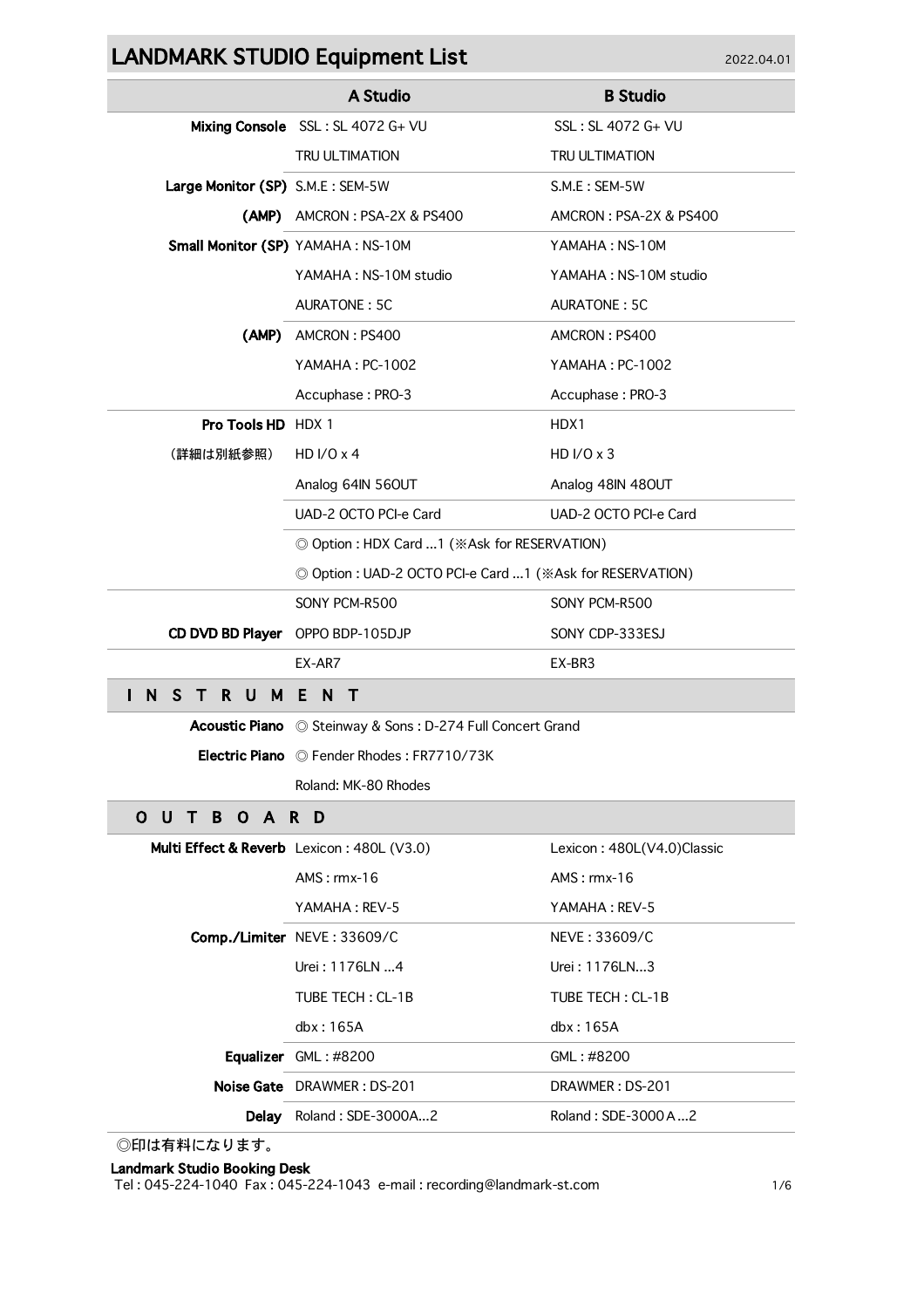| <b>Additional Equipment List</b> |                                             |                                   | 2022.04.01 |
|----------------------------------|---------------------------------------------|-----------------------------------|------------|
|                                  | <b>H.A. (MicPre.)</b> © Neve: 1081 (2ch)1   | © Neve: 1081 (1ch)1               |            |
|                                  | © Neve : 1084 (2ch)1<br>© Neve: 1073 (1ch)1 |                                   |            |
|                                  | Neve: 1073 DPA (2ch)1                       |                                   |            |
|                                  | focusrite: ISA 110 (8ch)1                   | ISA 110 (2ch) 1 ISA 115HD (2ch) 1 |            |
|                                  | focusrite: ISA 428 (4ch)1                   |                                   |            |
|                                  | Tube-Tech MP-1A (2ch)1                      |                                   |            |
| Multi Effecter                   | Lexicon: 224XL / M-300  2 / PCM-70  2       |                                   |            |
|                                  | & Reverb AMS: rmx-16                        | YAMAHA: SPX-990 2                 |            |
|                                  | SONY: MU-R201 2                             | SPX-90 2                          |            |
|                                  | DPS-R7 2                                    | Roland: SRV-2000                  |            |
|                                  | DPS-M7 2                                    | <b>EMT: 140(TUBE)</b>             |            |
|                                  | Comp./Limiter NEVE: 33609/J 2               | SHEP: 2254 2                      |            |
|                                  | Urei: 1176LN 3                              | Urei: LA-4 1                      |            |
|                                  | 11781                                       |                                   |            |
|                                  | Delay Roland: SDE-3000A 8                   | SDE-3000 1                        |            |
|                                  | Delay/Harmonizer AMS: S-DMX 15-80S          |                                   |            |
|                                  | EVENTIDE: H-3000SE/V+HS3321                 |                                   |            |
|                                  | EVENTIDE: H-3000SE 2                        |                                   |            |
|                                  | T.C.Electoronics: TC2290                    |                                   |            |
|                                  | Lexicon: PRIME TIME M95-C1                  |                                   |            |
|                                  | Noise Gate DRAWMER: DS-201 4                |                                   |            |
|                                  | VALLEY PEOPLE: KEPEXII8ch                   |                                   |            |
|                                  | Equalizer API: 554(2ch)/560A(2ch)           |                                   |            |
|                                  | TUBE TECH: PE-1C 4                          | PE-1B 2                           |            |
| <b>DeEsser</b>                   | ORBAN: 536A 3                               |                                   |            |
|                                  | Others BBE:822A                             | Dolby: 363SR/A 2                  |            |
|                                  | Roland: SDD-320                             | SANS AMP: (1U TYPE)               |            |
|                                  |                                             |                                   |            |
| Sync. Box Roland: SBX-80         |                                             |                                   |            |

## Landmark Studio Booking Desk

Tel : 045-224-1040 Fax : 045-224-1043 e-mail : recording@landmark-st.com 2/6